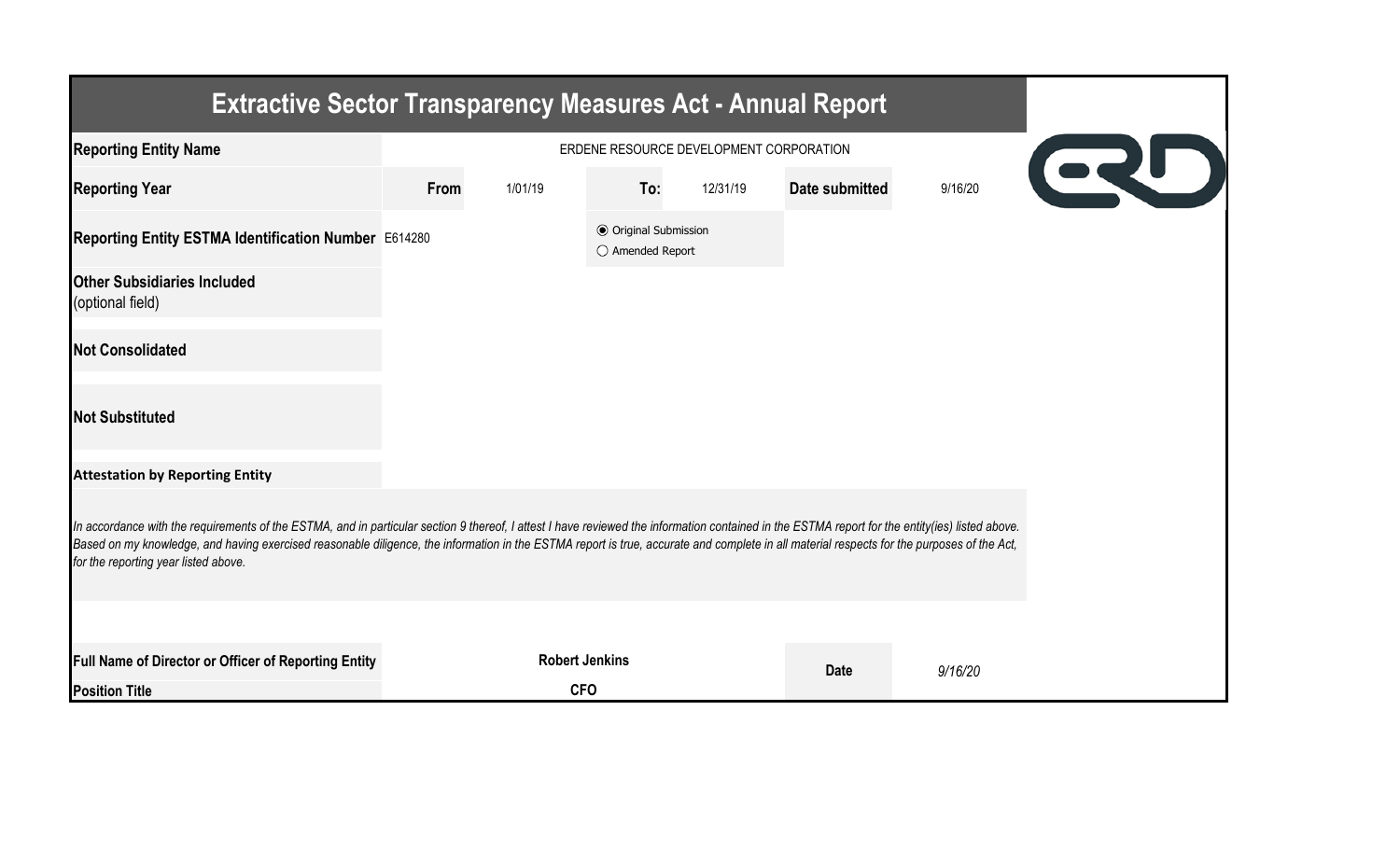| Extractive Sector Transparency Measures Act - Annual Report                                                                                                                      |                                                                                           |                                                                                 |              |                                      |         |                                |         |                  |                                               |                                      |                                                                                                                                                     |  |
|----------------------------------------------------------------------------------------------------------------------------------------------------------------------------------|-------------------------------------------------------------------------------------------|---------------------------------------------------------------------------------|--------------|--------------------------------------|---------|--------------------------------|---------|------------------|-----------------------------------------------|--------------------------------------|-----------------------------------------------------------------------------------------------------------------------------------------------------|--|
| <b>Reporting Year</b><br><b>Reporting Entity Name</b><br><b>Reporting Entity ESTMA</b><br><b>Identification Number</b><br><b>Subsidiary Reporting Entities (if</b><br>necessary) | To:<br>1/01/19<br>From:<br>12/31/19<br>ERDENE RESOURCE DEVELOPMENT CORPORATION<br>E614280 |                                                                                 |              | CAD<br><b>Currency of the Report</b> |         |                                |         |                  |                                               |                                      |                                                                                                                                                     |  |
|                                                                                                                                                                                  | <b>Payments by Payee</b>                                                                  |                                                                                 |              |                                      |         |                                |         |                  |                                               |                                      |                                                                                                                                                     |  |
| Country                                                                                                                                                                          | Payee Name <sup>1</sup>                                                                   | Departments, Agency, etc<br>within Payee that Received<br>Payments <sup>2</sup> | <b>Taxes</b> | Royalties                            | Fees    | <b>Production Entitlements</b> | Bonuses | <b>Dividends</b> | Infrastructure<br><b>Improvement Payments</b> | <b>Total Amount paid to</b><br>Payee | Notes <sup>34</sup>                                                                                                                                 |  |
| Mongolia                                                                                                                                                                         | Government of Mongolia                                                                    | Mineral Resources and Petroleum<br>Authority                                    |              |                                      | 127,187 |                                |         |                  |                                               |                                      | License Fees paid in Mongolian currency (MNT).<br>127,187 Converted to Canadian currency (CAD) based on<br>monthly average rate for month incurred. |  |
|                                                                                                                                                                                  |                                                                                           |                                                                                 |              |                                      |         |                                |         |                  |                                               |                                      |                                                                                                                                                     |  |
|                                                                                                                                                                                  |                                                                                           |                                                                                 |              |                                      |         |                                |         |                  |                                               |                                      |                                                                                                                                                     |  |
|                                                                                                                                                                                  |                                                                                           |                                                                                 |              |                                      |         |                                |         |                  |                                               |                                      |                                                                                                                                                     |  |
|                                                                                                                                                                                  |                                                                                           |                                                                                 |              |                                      |         |                                |         |                  |                                               |                                      |                                                                                                                                                     |  |
|                                                                                                                                                                                  |                                                                                           |                                                                                 |              |                                      |         |                                |         |                  |                                               |                                      |                                                                                                                                                     |  |
|                                                                                                                                                                                  |                                                                                           |                                                                                 |              |                                      |         |                                |         |                  |                                               |                                      |                                                                                                                                                     |  |
|                                                                                                                                                                                  |                                                                                           |                                                                                 |              |                                      |         |                                |         |                  |                                               |                                      |                                                                                                                                                     |  |
|                                                                                                                                                                                  |                                                                                           |                                                                                 |              |                                      |         |                                |         |                  |                                               |                                      |                                                                                                                                                     |  |
|                                                                                                                                                                                  |                                                                                           |                                                                                 |              |                                      |         |                                |         |                  |                                               |                                      |                                                                                                                                                     |  |
|                                                                                                                                                                                  |                                                                                           |                                                                                 |              |                                      |         |                                |         |                  |                                               |                                      |                                                                                                                                                     |  |
|                                                                                                                                                                                  |                                                                                           |                                                                                 |              |                                      |         |                                |         |                  |                                               |                                      |                                                                                                                                                     |  |
|                                                                                                                                                                                  |                                                                                           |                                                                                 |              |                                      |         |                                |         |                  |                                               |                                      |                                                                                                                                                     |  |
|                                                                                                                                                                                  |                                                                                           |                                                                                 |              |                                      |         |                                |         |                  |                                               |                                      |                                                                                                                                                     |  |
|                                                                                                                                                                                  |                                                                                           |                                                                                 |              |                                      |         |                                |         |                  |                                               |                                      |                                                                                                                                                     |  |
|                                                                                                                                                                                  |                                                                                           |                                                                                 |              |                                      |         |                                |         |                  |                                               |                                      |                                                                                                                                                     |  |
|                                                                                                                                                                                  |                                                                                           |                                                                                 |              |                                      |         |                                |         |                  |                                               |                                      |                                                                                                                                                     |  |
|                                                                                                                                                                                  |                                                                                           |                                                                                 |              |                                      |         |                                |         |                  |                                               |                                      |                                                                                                                                                     |  |
| <b>Additional Notes:</b>                                                                                                                                                         |                                                                                           |                                                                                 |              |                                      |         |                                |         |                  |                                               |                                      |                                                                                                                                                     |  |